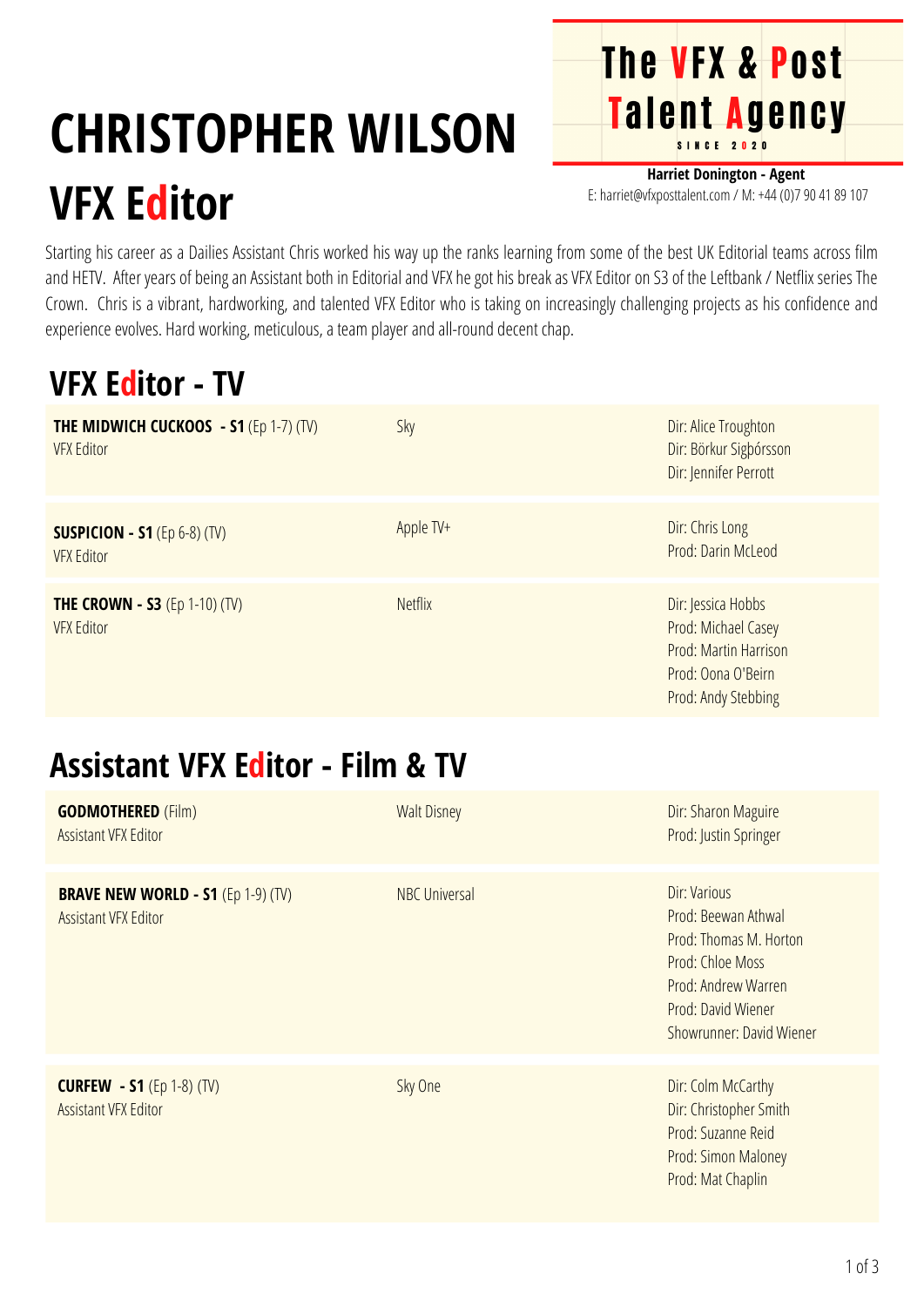Amazon BBC

Dir: [D](https://pro.imdb.com/name/nm0533559/?ref_=tt_fm_dir)ouglas [Mackinnon](https://pro.imdb.com/name/nm0533559/?ref_=tt_fm_dir) Prod: Tim [Bradley](https://pro.imdb.com/name/nm0103416/?ref_=tt_fm_prodr) Prod: Phil [Collinson](https://pro.imdb.com/name/nm0172773/?ref_=tt_fm_prodr) Prod: Josh [Dynevor](https://pro.imdb.com/name/nm0245949/?ref_=tt_fm_prodr) Prod: [Paul](https://pro.imdb.com/name/nm0295684/?ref_=tt_fm_prodr) Frift Prod: Neil [Gaiman](https://pro.imdb.com/name/nm0301274/?ref_=tt_fm_showrnr)

## **Second Assistant Editor - Film & TV**

| <b>UNFORGOTTEN - S3 (Ep1-6) (TV)</b><br>Second Assistant Editor | ITV                     | Dir: Andy Wilson<br>Prod: Guy de Glanville                                                                                        |
|-----------------------------------------------------------------|-------------------------|-----------------------------------------------------------------------------------------------------------------------------------|
| <b>CLEANING UP - S1 (Ep1-6) (TV)</b><br>Second Assistant Editor | IIIV                    | Dir: Lewis Arnold<br>Dir: Robert McKillop<br>Prod: Karen Lewis                                                                    |
| <b>REQUIEM - S1</b> (Ep 1-6) (TV)<br>Second Assistant Editor    | <b>New Pictures</b>     | Dir: Mahalia Belo<br>Prod: Susan Breen                                                                                            |
| <b>COLD PURSUIT</b> (Film)<br>Second Assistant Editor           | <b>Studio Canal</b>     | Dir: Hans Petter Moland<br>Prod: Finn Gjerdrum<br>Prod: Stein B. Kvae<br>Prod: Michael Shamberg<br>Prod: Ameet Shukla             |
| <b>OUR GIRL - S3 (Ep 2-3) (TV)</b><br>Second Assistant Editor   | <b>BBC</b>              | Dir: Tim Fywell<br>Dir: Jon Wright<br>Prod: Samantha Putter<br>Prod: Tim Whitby                                                   |
| <b>THE DEATH OF STALIN (Film)</b><br>Second Assistant Editor    | <b>Quad Productions</b> | Dir: Armando Lannucci<br>Prod: Gaëtan David<br>Prod: Catherine Dumonceaux<br>Prod: Nicolas Duval Adassovsky<br>Prod: Kevin Loader |
| <b>JAMESTOWN - S1 (TV)</b><br>Second Assistant Editor           | Carnival                | Dir: John Alexander<br>Prod: Sue de Beauvoir                                                                                      |